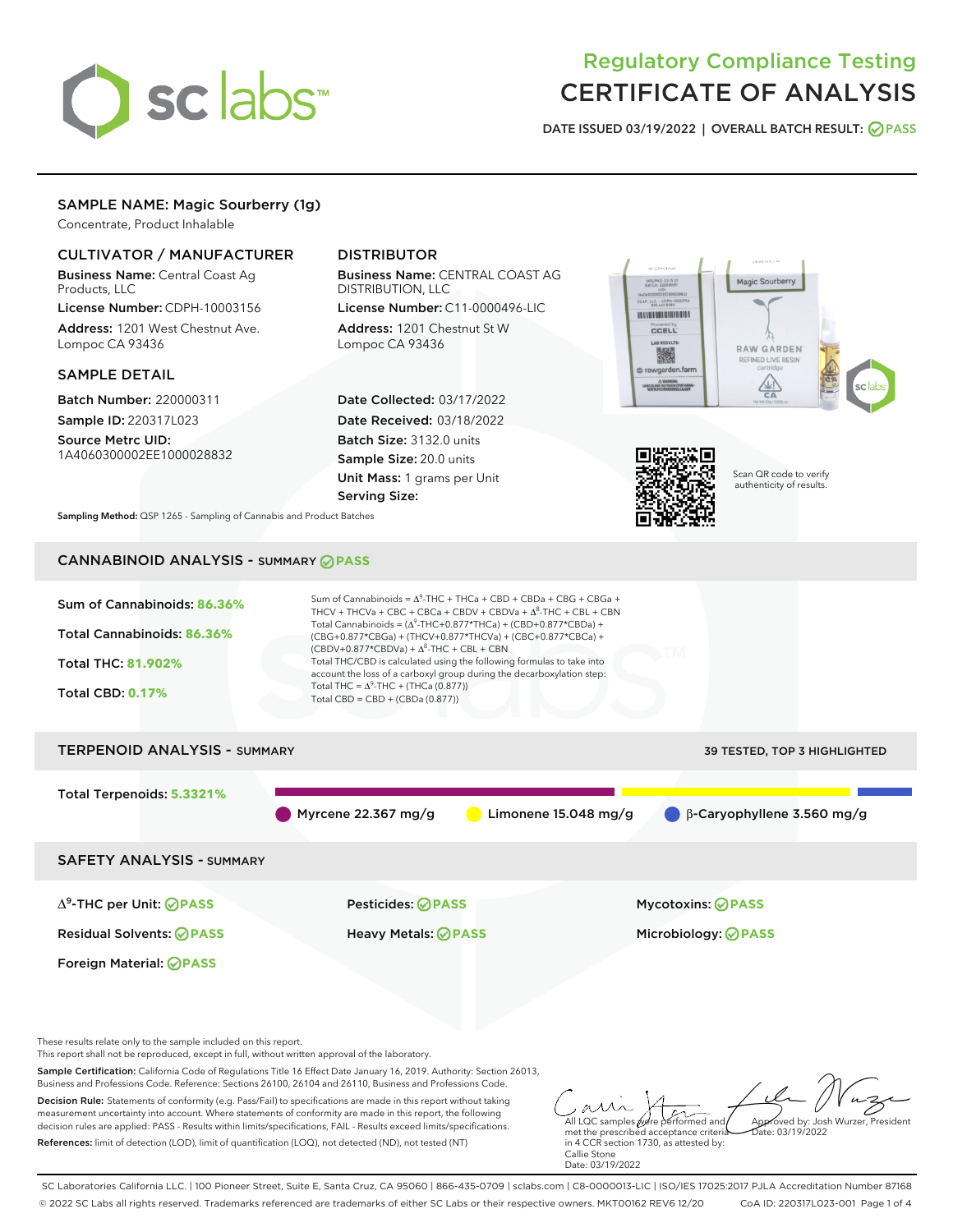



RESULT (%)

MAGIC SOURBERRY (1G) | DATE ISSUED 03/19/2022 | OVERALL BATCH RESULT: 2 PASS

#### CANNABINOID TEST RESULTS - 03/18/2022 PASS

Tested by high-performance liquid chromatography with diode-array detection (HPLC-DAD). **Method:** QSP 1157 - Analysis of Cannabinoids by HPLC-DAD

#### TOTAL CANNABINOIDS: **86.36%**

Total Cannabinoids (Total THC) + (Total CBD) + (Total CBG) + (Total THCV) + (Total CBC) +  $(Total CBDV) +  $\Delta^8$ -THC + CBL + CBN$ 

TOTAL THC: **81.902%** Total THC (Δ<sup>9</sup>-THC+0.877\*THCa)

TOTAL CBD: **0.17%**

Total CBD (CBD+0.877\*CBDa)

TOTAL CBG: 3.52% Total CBG (CBG+0.877\*CBGa)

TOTAL THCV: 0.36% Total THCV (THCV+0.877\*THCVa)

TOTAL CBC: ND Total CBC (CBC+0.877\*CBCa)

TOTAL CBDV: ND Total CBDV (CBDV+0.877\*CBDVa)

| <b>COMPOUND</b>  | LOD/LOQ<br>(mg/g)          | <b>MEASUREMENT</b><br><b>UNCERTAINTY</b><br>(mg/g) | <b>RESULT</b><br>(mg/g) | <b>RESULT</b><br>(%) |
|------------------|----------------------------|----------------------------------------------------|-------------------------|----------------------|
| $\Lambda^9$ -THC | 0.06/0.26                  | ±21.950                                            | 819.02                  | 81.902               |
| <b>CBG</b>       | 0.06/0.19                  | ±1.081                                             | 35.20                   | 3.520                |
| <b>THCV</b>      | 0.1/0.2                    | ±0.14                                              | 3.6                     | 0.36                 |
| $\Delta^8$ -THC  | 0.1/0.4                    | ±0.13                                              | 2.1                     | 0.21                 |
| <b>CBN</b>       | 0.1/0.3                    | ±0.10                                              | 2.0                     | 0.20                 |
| <b>CBD</b>       | 0.07/0.29                  | ±0.061                                             | 1.70                    | 0.170                |
| <b>THCa</b>      | 0.05/0.14                  | N/A                                                | <b>ND</b>               | <b>ND</b>            |
| <b>THCVa</b>     | 0.07 / 0.20                | N/A                                                | <b>ND</b>               | <b>ND</b>            |
| <b>CBDa</b>      | 0.02/0.19                  | N/A                                                | <b>ND</b>               | <b>ND</b>            |
| <b>CBDV</b>      | 0.04 / 0.15                | N/A                                                | <b>ND</b>               | <b>ND</b>            |
| <b>CBDVa</b>     | 0.03/0.53                  | N/A                                                | <b>ND</b>               | <b>ND</b>            |
| <b>CBGa</b>      | 0.1/0.2                    | N/A                                                | <b>ND</b>               | <b>ND</b>            |
| <b>CBL</b>       | 0.06 / 0.24                | N/A                                                | <b>ND</b>               | <b>ND</b>            |
| <b>CBC</b>       | 0.2 / 0.5                  | N/A                                                | <b>ND</b>               | <b>ND</b>            |
| <b>CBCa</b>      | 0.07/0.28                  | N/A                                                | <b>ND</b>               | <b>ND</b>            |
|                  | <b>SUM OF CANNABINOIDS</b> |                                                    | 863.6 mg/g              | 86.36%               |

#### **UNIT MASS: 1 grams per Unit**

| $\Delta^9$ -THC per Unit              | 1100 per-package limit | 819.02 mg/unit | <b>PASS</b> |
|---------------------------------------|------------------------|----------------|-------------|
| <b>Total THC per Unit</b>             |                        | 819.02 mg/unit |             |
| <b>CBD</b> per Unit                   |                        | $1.70$ mg/unit |             |
| <b>Total CBD per Unit</b>             |                        | $1.70$ mg/unit |             |
| Sum of Cannabinoids<br>per Unit       |                        | 863.6 mg/unit  |             |
| <b>Total Cannabinoids</b><br>per Unit |                        | 863.6 mg/unit  |             |

|               | <b>COMPOUND</b>        | LOD/LOQ<br>(mg/g) | <b>MEASUREMENT</b><br><b>UNCERTAINTY</b><br>(mq/q) | <b>RESULT</b><br>(mg/g) | <b>RESULT</b><br>(% ) |
|---------------|------------------------|-------------------|----------------------------------------------------|-------------------------|-----------------------|
|               | <b>Myrcene</b>         | 0.008 / 0.025     | ±0.2237                                            | 22.367                  | 2.2367                |
|               | Limonene               | 0.005 / 0.016     | ±0.1670                                            | 15.048                  | 1.5048                |
|               | <b>B-Caryophyllene</b> | 0.004 / 0.012     | ±0.0986                                            | 3.560                   | 0.3560                |
|               | $\alpha$ -Pinene       | 0.005 / 0.017     | ±0.0227                                            | 3.395                   | 0.3395                |
| <b>RESULT</b> | <b>B-Pinene</b>        | 0.004 / 0.014     | ±0.0281                                            | 3.162                   | 0.3162                |
| (%)           | Linalool               | 0.009 / 0.032     | ±0.0410                                            | 1.385                   | 0.1385                |
| 81.902        | $\alpha$ -Humulene     | 0.009/0.029       | ±0.0202                                            | 0.806                   | 0.0806                |
| 3.520         | <b>B-Ocimene</b>       | 0.006 / 0.020     | ±0.0177                                            | 0.708                   | 0.0708                |
| 0.36          | Fenchol                | 0.010 / 0.034     | ±0.0204                                            | 0.677                   | 0.0677                |
| 0.21          | Terpinolene            | 0.008 / 0.026     | ±0.0098                                            | 0.619                   | 0.0619                |
| 0.20          | <b>Terpineol</b>       | 0.009 / 0.031     | ±0.0189                                            | 0.395                   | 0.0395                |
| 0.170         | Camphene               | 0.005 / 0.015     | ±0.0028                                            | 0.309                   | 0.0309                |
| <b>ND</b>     | trans-ß-Farnesene      | 0.008 / 0.025     | ±0.0065                                            | 0.235                   | 0.0235                |
| <b>ND</b>     | <b>Borneol</b>         | 0.005 / 0.016     | ±0.0041                                            | 0.124                   | 0.0124                |
| <b>ND</b>     | Fenchone               | 0.009 / 0.028     | ±0.0020                                            | 0.088                   | 0.0088                |
| <b>ND</b>     | Citronellol            | 0.003 / 0.010     | ±0.0029                                            | 0.076                   | 0.0076                |
| <b>ND</b>     | Guaiol                 | 0.009 / 0.030     | ±0.0024                                            | 0.066                   | 0.0066                |
| <b>ND</b>     | Valencene              | 0.009 / 0.030     | ±0.0029                                            | 0.054                   | 0.0054                |
| <b>ND</b>     | $\alpha$ -Bisabolol    | 0.008 / 0.026     | ±0.0021                                            | 0.051                   | 0.0051                |
| <b>ND</b>     | <b>Nerolidol</b>       | 0.006 / 0.019     | ±0.0024                                            | 0.050                   | 0.0050                |
| <b>ND</b>     | $\gamma$ -Terpinene    | 0.006 / 0.018     | ±0.0005                                            | 0.038                   | 0.0038                |
| 86.36%        | $\alpha$ -Phellandrene | 0.006 / 0.020     | ±0.0003                                            | 0.025                   | 0.0025                |
|               | $\alpha$ -Terpinene    | 0.005 / 0.017     | ±0.0003                                            | 0.025                   | 0.0025                |
|               |                        |                   |                                                    |                         |                       |

SC Laboratories California LLC. | 100 Pioneer Street, Suite E, Santa Cruz, CA 95060 | 866-435-0709 | sclabs.com | C8-0000013-LIC | ISO/IES 17025:2017 PJLA Accreditation Number 87168 © 2022 SC Labs all rights reserved. Trademarks referenced are trademarks of either SC Labs or their respective owners. MKT00162 REV6 12/20 CoA ID: 220317L023-001 Page 2 of 4

∆ 3

# TERPENOID TEST RESULTS - 03/19/2022

Terpene analysis utilizing gas chromatography-flame ionization detection (GC-FID). **Method:** QSP 1192 - Analysis of Terpenoids by GC-FID

Eucalyptol 0.006 / 0.018  $\pm 0.0005$  0.025 0.0025

Geraniol  $0.002 / 0.007$   $\pm 0.0004$  0.012 0.0012 Sabinene 0.004 / 0.014 N/A <LOQ <LOQ p-Cymene 0.005 / 0.016 N/A <LOQ <LOQ Sabinene Hydrate  $0.006 / 0.022$   $N/A$  <LOQ <LOQ Nerol 0.003 / 0.011 N/A <LOQ <LOQ Caryophyllene Oxide 0.010 / 0.033 N/A <LOQ <LOQ Isopulegol 0.005 / 0.016 N/A ND ND Camphor 0.006 / 0.019 N/A ND ND Isoborneol 0.004 / 0.012 N/A ND ND Menthol 0.008 / 0.025 N/A ND ND Pulegone 0.003/0.011 N/A ND ND Geranyl Acetate 0.004 / 0.014 N/A ND ND ND α-**Cedrene** 0.005/0.016 N/A ND ND Cedrol 0.008 / 0.027 N/A ND ND TOTAL TERPENOIDS 53.321 mg/g 5.3321%

 $0.005 / 0.018$   $\pm 0.0002$  0.021 0.0021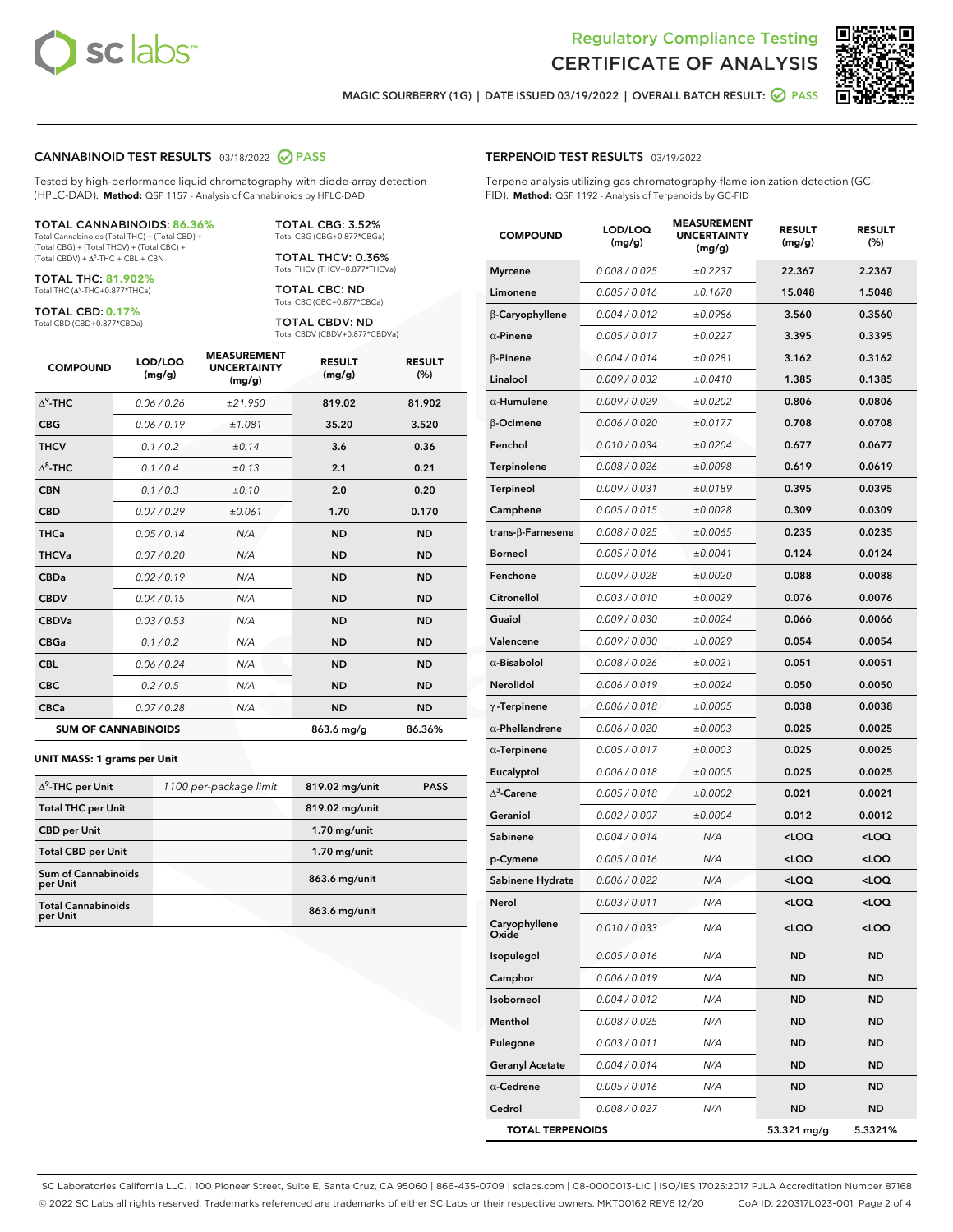



MAGIC SOURBERRY (1G) | DATE ISSUED 03/19/2022 | OVERALL BATCH RESULT:  $\bigcirc$  PASS

# CATEGORY 1 PESTICIDE TEST RESULTS - 03/19/2022 2 PASS

Pesticide and plant growth regulator analysis utilizing high-performance liquid chromatography-mass spectrometry (HPLC-MS) or gas chromatography-mass spectrometry (GC-MS). \*GC-MS utilized where indicated. **Method:** QSP 1212 - Analysis of Pesticides and Mycotoxins by LC-MS or QSP 1213 - Analysis of Pesticides by GC-MS

| 0.03 / 0.08<br>Aldicarb<br>$\ge$ LOD<br>N/A<br><b>ND</b><br><b>PASS</b><br>Carbofuran<br>0.02 / 0.05<br><b>ND</b><br><b>PASS</b><br>$>$ LOD<br>N/A<br>Chlordane*<br>0.03 / 0.08<br>N/A<br><b>ND</b><br><b>PASS</b><br>$\ge$ LOD<br><b>PASS</b><br>Chlorfenapyr*<br>0.03/0.10<br>$>$ LOD<br>N/A<br><b>ND</b><br>0.02 / 0.06<br>$\geq$ LOD<br>N/A<br><b>ND</b><br><b>PASS</b><br>Chlorpyrifos<br>0.02 / 0.07<br>N/A<br><b>ND</b><br>Coumaphos<br>$\ge$ LOD<br><b>PASS</b><br>Daminozide<br>0.02 / 0.07<br>N/A<br><b>ND</b><br><b>PASS</b><br>$\ge$ LOD<br><b>Dichlorvos</b><br>0.03/0.09<br>N/A<br><b>ND</b><br><b>PASS</b><br>$>$ LOD<br>(DDVP)<br><b>Dimethoate</b><br>0.03/0.08<br>$>$ LOD<br>N/A<br><b>ND</b><br><b>PASS</b><br>0.03/0.10<br><b>ND</b><br><b>PASS</b><br>Ethoprophos<br>$\ge$ LOD<br>N/A<br>0.02 / 0.06<br>$\ge$ LOD<br>N/A<br><b>ND</b><br><b>PASS</b><br>Etofenprox<br>0.03/0.08<br>N/A<br><b>ND</b><br><b>PASS</b><br>Fenoxycarb<br>$>$ LOD<br>0.03/0.08<br>N/A<br><b>ND</b><br><b>PASS</b><br>Fipronil<br>$\ge$ LOD<br>Imazalil<br>0.02 / 0.06<br>N/A<br><b>ND</b><br>$\ge$ LOD<br><b>PASS</b><br><b>Methiocarb</b><br>0.02 / 0.07<br>$\ge$ LOD<br>N/A<br><b>ND</b><br><b>PASS</b><br>0.03/0.10<br>N/A<br><b>ND</b><br><b>PASS</b><br>Parathion-methyl<br>$\ge$ LOD<br>0.03/0.09<br>N/A<br><b>ND</b><br><b>Mevinphos</b><br>$\ge$ LOD<br><b>PASS</b><br>Paclobutrazol<br>N/A<br><b>ND</b><br><b>PASS</b><br>0.02 / 0.05<br>$\ge$ LOD<br>0.03/0.09<br><b>ND</b><br><b>PASS</b><br>$>$ LOD<br>N/A<br>Propoxur<br>0.03/0.08<br>$\ge$ LOD<br><b>ND</b><br><b>PASS</b><br>Spiroxamine<br>N/A<br>0.03/0.10<br>Thiacloprid<br>$>$ LOD<br>N/A<br><b>ND</b><br><b>PASS</b> | <b>COMPOUND</b> | LOD/LOQ<br>$(\mu g/g)$ | <b>ACTION</b><br><b>LIMIT</b><br>$(\mu g/g)$ | <b>MEASUREMENT</b><br><b>UNCERTAINTY</b><br>$(\mu g/g)$ | <b>RESULT</b><br>$(\mu g/g)$ | <b>RESULT</b> |
|-----------------------------------------------------------------------------------------------------------------------------------------------------------------------------------------------------------------------------------------------------------------------------------------------------------------------------------------------------------------------------------------------------------------------------------------------------------------------------------------------------------------------------------------------------------------------------------------------------------------------------------------------------------------------------------------------------------------------------------------------------------------------------------------------------------------------------------------------------------------------------------------------------------------------------------------------------------------------------------------------------------------------------------------------------------------------------------------------------------------------------------------------------------------------------------------------------------------------------------------------------------------------------------------------------------------------------------------------------------------------------------------------------------------------------------------------------------------------------------------------------------------------------------------------------------------------------------------------------------------------------------------------------------------------------------------|-----------------|------------------------|----------------------------------------------|---------------------------------------------------------|------------------------------|---------------|
|                                                                                                                                                                                                                                                                                                                                                                                                                                                                                                                                                                                                                                                                                                                                                                                                                                                                                                                                                                                                                                                                                                                                                                                                                                                                                                                                                                                                                                                                                                                                                                                                                                                                                         |                 |                        |                                              |                                                         |                              |               |
|                                                                                                                                                                                                                                                                                                                                                                                                                                                                                                                                                                                                                                                                                                                                                                                                                                                                                                                                                                                                                                                                                                                                                                                                                                                                                                                                                                                                                                                                                                                                                                                                                                                                                         |                 |                        |                                              |                                                         |                              |               |
|                                                                                                                                                                                                                                                                                                                                                                                                                                                                                                                                                                                                                                                                                                                                                                                                                                                                                                                                                                                                                                                                                                                                                                                                                                                                                                                                                                                                                                                                                                                                                                                                                                                                                         |                 |                        |                                              |                                                         |                              |               |
|                                                                                                                                                                                                                                                                                                                                                                                                                                                                                                                                                                                                                                                                                                                                                                                                                                                                                                                                                                                                                                                                                                                                                                                                                                                                                                                                                                                                                                                                                                                                                                                                                                                                                         |                 |                        |                                              |                                                         |                              |               |
|                                                                                                                                                                                                                                                                                                                                                                                                                                                                                                                                                                                                                                                                                                                                                                                                                                                                                                                                                                                                                                                                                                                                                                                                                                                                                                                                                                                                                                                                                                                                                                                                                                                                                         |                 |                        |                                              |                                                         |                              |               |
|                                                                                                                                                                                                                                                                                                                                                                                                                                                                                                                                                                                                                                                                                                                                                                                                                                                                                                                                                                                                                                                                                                                                                                                                                                                                                                                                                                                                                                                                                                                                                                                                                                                                                         |                 |                        |                                              |                                                         |                              |               |
|                                                                                                                                                                                                                                                                                                                                                                                                                                                                                                                                                                                                                                                                                                                                                                                                                                                                                                                                                                                                                                                                                                                                                                                                                                                                                                                                                                                                                                                                                                                                                                                                                                                                                         |                 |                        |                                              |                                                         |                              |               |
|                                                                                                                                                                                                                                                                                                                                                                                                                                                                                                                                                                                                                                                                                                                                                                                                                                                                                                                                                                                                                                                                                                                                                                                                                                                                                                                                                                                                                                                                                                                                                                                                                                                                                         |                 |                        |                                              |                                                         |                              |               |
|                                                                                                                                                                                                                                                                                                                                                                                                                                                                                                                                                                                                                                                                                                                                                                                                                                                                                                                                                                                                                                                                                                                                                                                                                                                                                                                                                                                                                                                                                                                                                                                                                                                                                         |                 |                        |                                              |                                                         |                              |               |
|                                                                                                                                                                                                                                                                                                                                                                                                                                                                                                                                                                                                                                                                                                                                                                                                                                                                                                                                                                                                                                                                                                                                                                                                                                                                                                                                                                                                                                                                                                                                                                                                                                                                                         |                 |                        |                                              |                                                         |                              |               |
|                                                                                                                                                                                                                                                                                                                                                                                                                                                                                                                                                                                                                                                                                                                                                                                                                                                                                                                                                                                                                                                                                                                                                                                                                                                                                                                                                                                                                                                                                                                                                                                                                                                                                         |                 |                        |                                              |                                                         |                              |               |
|                                                                                                                                                                                                                                                                                                                                                                                                                                                                                                                                                                                                                                                                                                                                                                                                                                                                                                                                                                                                                                                                                                                                                                                                                                                                                                                                                                                                                                                                                                                                                                                                                                                                                         |                 |                        |                                              |                                                         |                              |               |
|                                                                                                                                                                                                                                                                                                                                                                                                                                                                                                                                                                                                                                                                                                                                                                                                                                                                                                                                                                                                                                                                                                                                                                                                                                                                                                                                                                                                                                                                                                                                                                                                                                                                                         |                 |                        |                                              |                                                         |                              |               |
|                                                                                                                                                                                                                                                                                                                                                                                                                                                                                                                                                                                                                                                                                                                                                                                                                                                                                                                                                                                                                                                                                                                                                                                                                                                                                                                                                                                                                                                                                                                                                                                                                                                                                         |                 |                        |                                              |                                                         |                              |               |
|                                                                                                                                                                                                                                                                                                                                                                                                                                                                                                                                                                                                                                                                                                                                                                                                                                                                                                                                                                                                                                                                                                                                                                                                                                                                                                                                                                                                                                                                                                                                                                                                                                                                                         |                 |                        |                                              |                                                         |                              |               |
|                                                                                                                                                                                                                                                                                                                                                                                                                                                                                                                                                                                                                                                                                                                                                                                                                                                                                                                                                                                                                                                                                                                                                                                                                                                                                                                                                                                                                                                                                                                                                                                                                                                                                         |                 |                        |                                              |                                                         |                              |               |
|                                                                                                                                                                                                                                                                                                                                                                                                                                                                                                                                                                                                                                                                                                                                                                                                                                                                                                                                                                                                                                                                                                                                                                                                                                                                                                                                                                                                                                                                                                                                                                                                                                                                                         |                 |                        |                                              |                                                         |                              |               |
|                                                                                                                                                                                                                                                                                                                                                                                                                                                                                                                                                                                                                                                                                                                                                                                                                                                                                                                                                                                                                                                                                                                                                                                                                                                                                                                                                                                                                                                                                                                                                                                                                                                                                         |                 |                        |                                              |                                                         |                              |               |
|                                                                                                                                                                                                                                                                                                                                                                                                                                                                                                                                                                                                                                                                                                                                                                                                                                                                                                                                                                                                                                                                                                                                                                                                                                                                                                                                                                                                                                                                                                                                                                                                                                                                                         |                 |                        |                                              |                                                         |                              |               |
|                                                                                                                                                                                                                                                                                                                                                                                                                                                                                                                                                                                                                                                                                                                                                                                                                                                                                                                                                                                                                                                                                                                                                                                                                                                                                                                                                                                                                                                                                                                                                                                                                                                                                         |                 |                        |                                              |                                                         |                              |               |
|                                                                                                                                                                                                                                                                                                                                                                                                                                                                                                                                                                                                                                                                                                                                                                                                                                                                                                                                                                                                                                                                                                                                                                                                                                                                                                                                                                                                                                                                                                                                                                                                                                                                                         |                 |                        |                                              |                                                         |                              |               |

# CATEGORY 2 PESTICIDE TEST RESULTS - 03/19/2022 @ PASS

| <b>COMPOUND</b>          | LOD/LOO<br>$(\mu g/g)$ | <b>ACTION</b><br>LIMIT<br>$(\mu g/g)$ | <b>MEASUREMENT</b><br><b>UNCERTAINTY</b><br>$(\mu g/g)$ | <b>RESULT</b><br>$(\mu g/g)$ | <b>RESULT</b> |
|--------------------------|------------------------|---------------------------------------|---------------------------------------------------------|------------------------------|---------------|
| Abamectin                | 0.03/0.10              | 0.1                                   | N/A                                                     | <b>ND</b>                    | <b>PASS</b>   |
| Acephate                 | 0.02/0.07              | 0.1                                   | N/A                                                     | <b>ND</b>                    | <b>PASS</b>   |
| Acequinocyl              | 0.02/0.07              | 0.1                                   | N/A                                                     | <b>ND</b>                    | <b>PASS</b>   |
| Acetamiprid              | 0.02/0.05              | 0.1                                   | N/A                                                     | <b>ND</b>                    | <b>PASS</b>   |
| Azoxystrobin             | 0.02/0.07              | 0.1                                   | N/A                                                     | <b>ND</b>                    | <b>PASS</b>   |
| <b>Bifenazate</b>        | 0.01/0.04              | 0.1                                   | N/A                                                     | <b>ND</b>                    | <b>PASS</b>   |
| <b>Bifenthrin</b>        | 0.02 / 0.05            | 3                                     | N/A                                                     | <b>ND</b>                    | <b>PASS</b>   |
| <b>Boscalid</b>          | 0.03/0.09              | 0.1                                   | N/A                                                     | <b>ND</b>                    | <b>PASS</b>   |
| Captan                   | 0.19/0.57              | 0.7                                   | N/A                                                     | <b>ND</b>                    | <b>PASS</b>   |
| Carbaryl                 | 0.02/0.06              | 0.5                                   | N/A                                                     | <b>ND</b>                    | <b>PASS</b>   |
| Chlorantranilip-<br>role | 0.04 / 0.12            | 10                                    | N/A                                                     | <b>ND</b>                    | <b>PASS</b>   |
| Clofentezine             | 0.03/0.09              | 0.1                                   | N/A                                                     | <b>ND</b>                    | <b>PASS</b>   |

# CATEGORY 2 PESTICIDE TEST RESULTS - 03/19/2022 continued

| <b>COMPOUND</b>               | LOD/LOQ<br>(µg/g) | <b>ACTION</b><br><b>LIMIT</b><br>(µg/g) | <b>MEASUREMENT</b><br><b>UNCERTAINTY</b><br>(µg/g) | <b>RESULT</b><br>(µg/g) | <b>RESULT</b> |
|-------------------------------|-------------------|-----------------------------------------|----------------------------------------------------|-------------------------|---------------|
| Cyfluthrin                    | 0.12 / 0.38       | 2                                       | N/A                                                | <b>ND</b>               | <b>PASS</b>   |
| Cypermethrin                  | 0.11/0.32         | $\mathbf{1}$                            | N/A                                                | <b>ND</b>               | <b>PASS</b>   |
| Diazinon                      | 0.02 / 0.05       | 0.1                                     | N/A                                                | <b>ND</b>               | <b>PASS</b>   |
| Dimethomorph                  | 0.03 / 0.09       | 2                                       | N/A                                                | <b>ND</b>               | <b>PASS</b>   |
| Etoxazole                     | 0.02 / 0.06       | 0.1                                     | N/A                                                | ND                      | <b>PASS</b>   |
| Fenhexamid                    | 0.03 / 0.09       | 0.1                                     | N/A                                                | <b>ND</b>               | <b>PASS</b>   |
| Fenpyroximate                 | 0.02 / 0.06       | 0.1                                     | N/A                                                | <b>ND</b>               | <b>PASS</b>   |
| Flonicamid                    | 0.03 / 0.10       | 0.1                                     | N/A                                                | <b>ND</b>               | <b>PASS</b>   |
| Fludioxonil                   | 0.03 / 0.10       | 0.1                                     | N/A                                                | ND                      | PASS          |
| Hexythiazox                   | 0.02 / 0.07       | 0.1                                     | N/A                                                | <b>ND</b>               | <b>PASS</b>   |
| Imidacloprid                  | 0.04 / 0.11       | 5                                       | N/A                                                | <b>ND</b>               | <b>PASS</b>   |
| Kresoxim-methyl               | 0.02 / 0.07       | 0.1                                     | N/A                                                | <b>ND</b>               | <b>PASS</b>   |
| <b>Malathion</b>              | 0.03 / 0.09       | 0.5                                     | N/A                                                | <b>ND</b>               | <b>PASS</b>   |
| Metalaxyl                     | 0.02 / 0.07       | 2                                       | N/A                                                | <b>ND</b>               | <b>PASS</b>   |
| Methomyl                      | 0.03 / 0.10       | $\mathbf{1}$                            | N/A                                                | <b>ND</b>               | <b>PASS</b>   |
| Myclobutanil                  | 0.03 / 0.09       | 0.1                                     | N/A                                                | <b>ND</b>               | <b>PASS</b>   |
| Naled                         | 0.02 / 0.07       | 0.1                                     | N/A                                                | <b>ND</b>               | <b>PASS</b>   |
| Oxamyl                        | 0.04 / 0.11       | 0.5                                     | N/A                                                | <b>ND</b>               | <b>PASS</b>   |
| Pentachloronitro-<br>benzene* | 0.03 / 0.09       | 0.1                                     | N/A                                                | <b>ND</b>               | <b>PASS</b>   |
| Permethrin                    | 0.04 / 0.12       | 0.5                                     | N/A                                                | ND                      | <b>PASS</b>   |
| Phosmet                       | 0.03 / 0.10       | 0.1                                     | N/A                                                | <b>ND</b>               | <b>PASS</b>   |
| Piperonyl<br><b>Butoxide</b>  | 0.02 / 0.07       | 3                                       | N/A                                                | <b>ND</b>               | <b>PASS</b>   |
| Prallethrin                   | 0.03 / 0.08       | 0.1                                     | N/A                                                | ND                      | <b>PASS</b>   |
| Propiconazole                 | 0.02 / 0.07       | 0.1                                     | N/A                                                | <b>ND</b>               | <b>PASS</b>   |
| Pyrethrins                    | 0.04 / 0.12       | 0.5                                     | N/A                                                | <b>ND</b>               | <b>PASS</b>   |
| Pyridaben                     | 0.02 / 0.07       | 0.1                                     | N/A                                                | <b>ND</b>               | <b>PASS</b>   |
| Spinetoram                    | 0.02 / 0.07       | 0.1                                     | N/A                                                | ND                      | PASS          |
| Spinosad                      | 0.02 / 0.07       | 0.1                                     | N/A                                                | <b>ND</b>               | <b>PASS</b>   |
| Spiromesifen                  | 0.02 / 0.05       | 0.1                                     | N/A                                                | ND                      | <b>PASS</b>   |
| Spirotetramat                 | 0.02 / 0.06       | 0.1                                     | N/A                                                | ND                      | PASS          |
| Tebuconazole                  | 0.02 / 0.07       | 0.1                                     | N/A                                                | <b>ND</b>               | <b>PASS</b>   |
| Thiamethoxam                  | 0.03 / 0.10       | 5                                       | N/A                                                | ND                      | <b>PASS</b>   |
| Trifloxystrobin               | 0.03 / 0.08       | 0.1                                     | N/A                                                | ND                      | <b>PASS</b>   |

SC Laboratories California LLC. | 100 Pioneer Street, Suite E, Santa Cruz, CA 95060 | 866-435-0709 | sclabs.com | C8-0000013-LIC | ISO/IES 17025:2017 PJLA Accreditation Number 87168 © 2022 SC Labs all rights reserved. Trademarks referenced are trademarks of either SC Labs or their respective owners. MKT00162 REV6 12/20 CoA ID: 220317L023-001 Page 3 of 4